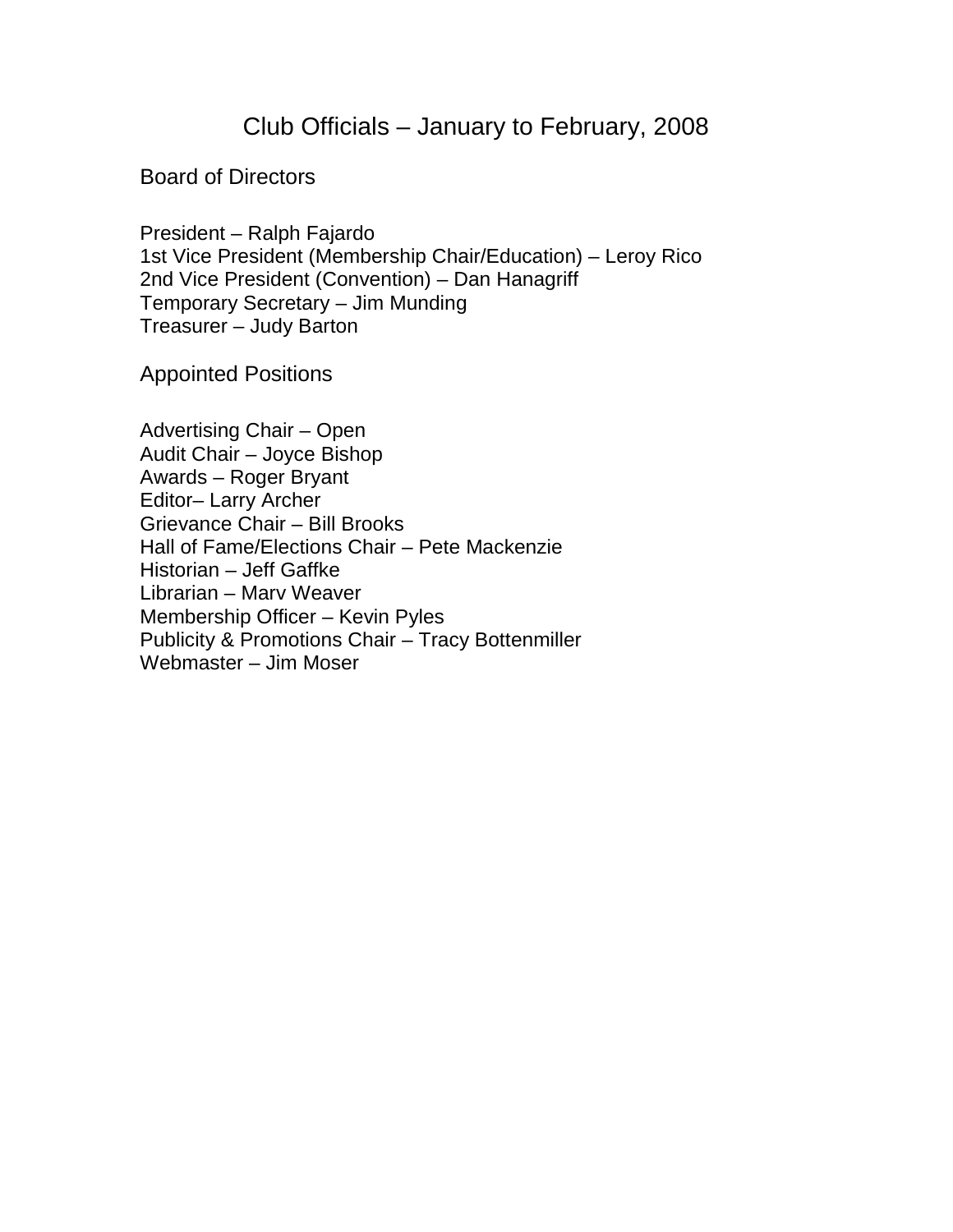## Club Officials – March to May, 2008

#### Board of Directors

President – Ralph Fajardo 1st Vice President (Membership Chair/Education) – Leroy Rico 2nd Vice President (Convention) – Dan Hanagriff Secretary – Jim Munding Treasurer – Judy Barton

Appointed Positions

Advertising Chair – Open Audit Chair – Joyce Bishop Awards – Roger Bryant Editor– Larry Archer Grievance Chair – Bill Brooks Hall of Fame/Elections Chair – Pete Mackenzie Historian – Jeff Gaffke Librarian – Marv Weaver Membership Officer – Kevin Pyles Publicity & Promotions Chair – Tracy Bottenmiller Webmaster – Jim Moser